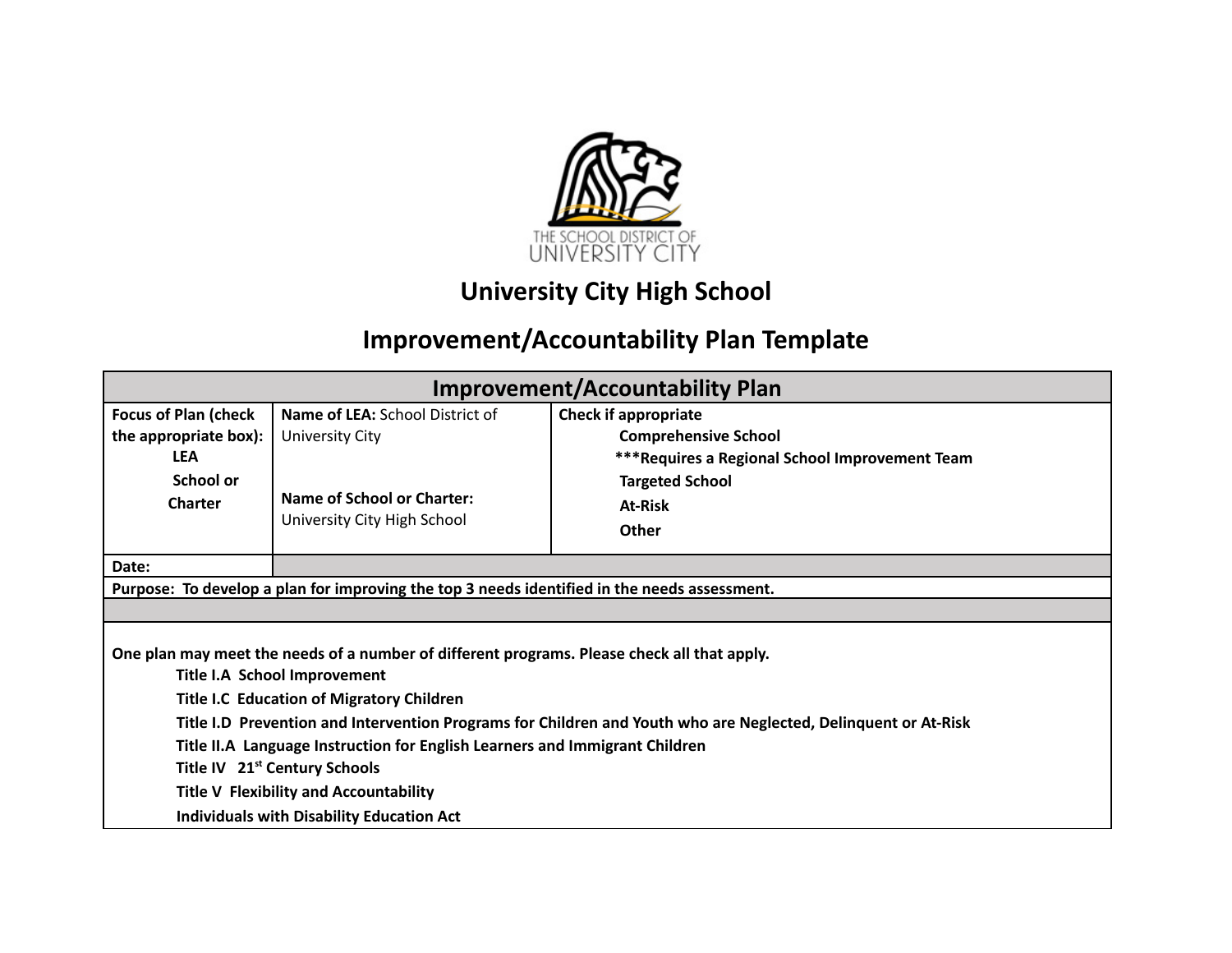| <b>Rehabilitation Act of 1973</b><br><b>Carl D. Perkins Career and Technical Education Act</b><br><b>Workforce Innovation and Opportunities Act</b><br><b>Head Start Act</b><br><b>McKinney Vento Homeless Assistance Act</b><br><b>Adult Education and Family Literacy Act</b><br><b>MSIP</b><br><b>Other State and Local Requirements/Needs</b><br>٠ |                                                                                                                                                                                                                                                                                                                                                                                                                                                                                                                                                                                                                                                                                                                                                                                                                                                                                                                                                                                                                                           |  |  |  |  |
|--------------------------------------------------------------------------------------------------------------------------------------------------------------------------------------------------------------------------------------------------------------------------------------------------------------------------------------------------------|-------------------------------------------------------------------------------------------------------------------------------------------------------------------------------------------------------------------------------------------------------------------------------------------------------------------------------------------------------------------------------------------------------------------------------------------------------------------------------------------------------------------------------------------------------------------------------------------------------------------------------------------------------------------------------------------------------------------------------------------------------------------------------------------------------------------------------------------------------------------------------------------------------------------------------------------------------------------------------------------------------------------------------------------|--|--|--|--|
| What staff/stakeholders have<br>been involved in the needs<br>assessment and development<br>of this plan?                                                                                                                                                                                                                                              | Dr. Sharonica Hardin - Superintendent<br>Dr. Deborah Holmes - Administrative Coach, Transformation Leadership Initiative<br>Mr. Michael Peoples - Principal<br>Ms. Christina Sneed - Teacher, English Language Arts<br>Ms. Emily Knight - Teacher, Mathematics, Computer Science<br>Dr. Samuel Martin - Dean of Students<br>Ms. Heather Fullerton - Consultant, Wyman Wrap Around Services Building Director<br>Ms. Kimberly Austin - Assistant Principal<br>Mr. T-Herbert Jeffrey - Assistant Principal<br>Ms. Kimberly Merrill - Guidance Counselor<br>Ms. Susan Hill - Director of College and Career Readiness<br>Dr. Ian Buchanan - Assistant Superintendent for Curriculum and Instruction<br>Ms. Elizabeth Gardner - Director or Instruction<br>Mr. Mark Basi - Data, Assessment, and Instructional Support Coordinator<br>Dr. Tracy Hinds - Coordinator of Communication Arts & Social Studies<br>Ms. Beverly Velloff - Coordinator of Mathematics and Science<br>Ms. Rebecca Soriano - Coordinator of State and Federal Programs |  |  |  |  |
| Dr. Robert Dillon - Director of Innovative Learning<br>Dr. Natalie Parks - Consultant, Pulse Business Strategies<br>Ms. Ada Ibe - Instructional Coach, University City High School<br>Mrs. Brea Hieke - Instructional Coach, University City High School<br>Mr. Ernest Carter - Assistant Principal, University City High School                       |                                                                                                                                                                                                                                                                                                                                                                                                                                                                                                                                                                                                                                                                                                                                                                                                                                                                                                                                                                                                                                           |  |  |  |  |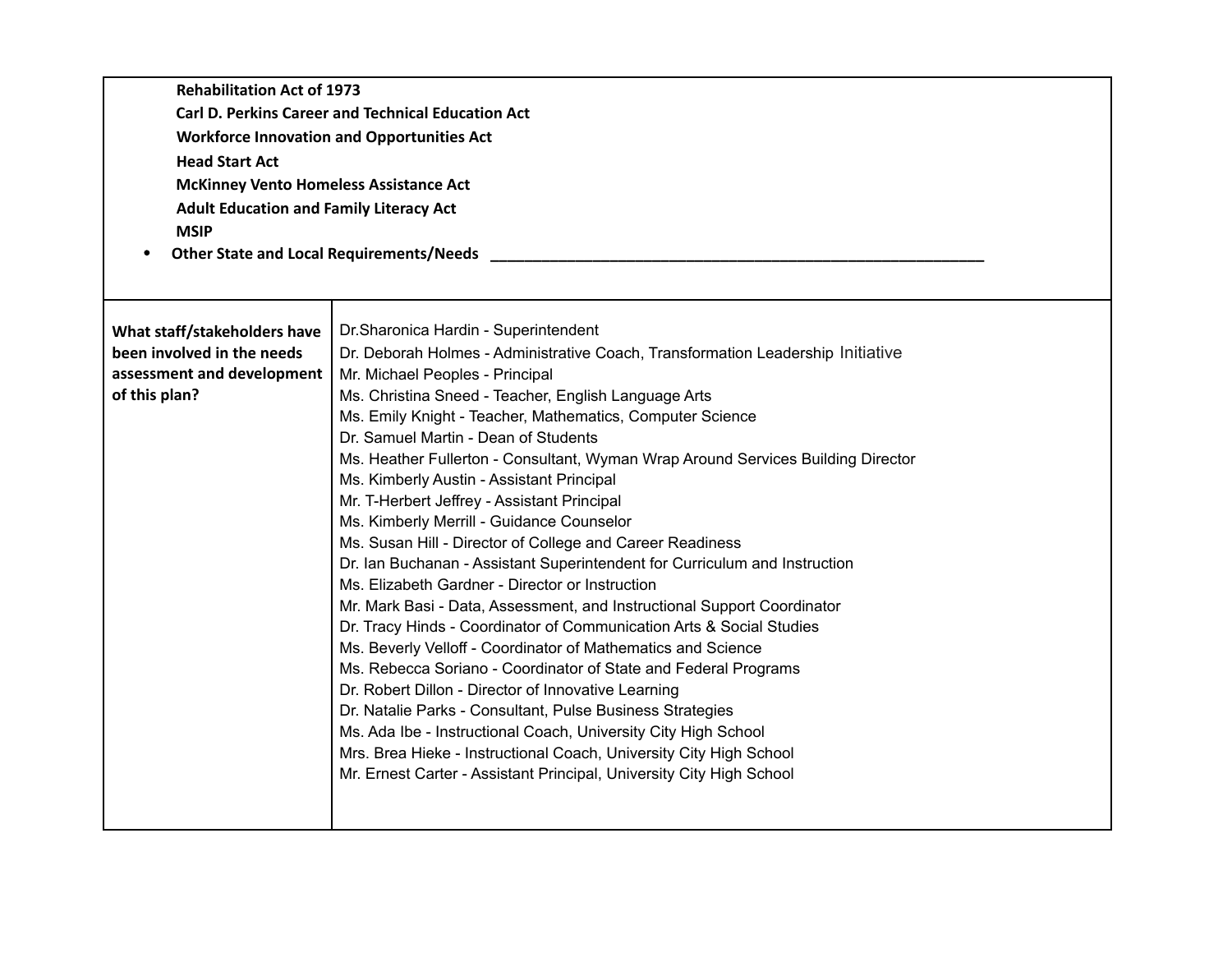| What are the key issues<br>identified from the needs | 1. Students are not consistently receiving access to college and career-ready teaching and learning.<br>Attuned Site Review Feedback: |
|------------------------------------------------------|---------------------------------------------------------------------------------------------------------------------------------------|
| assessment?                                          | -Lack of adult understanding of grade level standards and college and career readiness expectations.                                  |
|                                                      |                                                                                                                                       |
|                                                      | -Gap in expectations and standard alignment between AP and non-AP courses.                                                            |
|                                                      | -Few planned tasks and objectives align to the rigor of the standards and/or college and career readiness<br>expectation.             |
|                                                      | -Lessons in text-centered subjects are not planned to be text-centered, nor are teachers consistently observed                        |
|                                                      | asking text-dependent questions. As a result, lessons are not aligned with the standard's demands around                              |
|                                                      | regular practice with complex text as well as writing and speaking grounded in evidence from text.                                    |
|                                                      | -Gap in expectations and standards alignment between AP and non-AP courses.                                                           |
|                                                      | -Both parents and students identify a "school within a school" model as it relates to AP and non-AP course<br>sequences               |
|                                                      | -Lack of students of color in AP courses                                                                                              |
|                                                      | -Discrepancy in student vs. teacher-centered instructional methods and depth-of-knowledge questions                                   |
|                                                      | -According to parent and students, students in non-AP courses are not prepared for the rigors of college                              |
|                                                      | 2. Teachers are not consistently being observed and/or receiving meaningful or timely feedback about<br>instructional practices.      |
|                                                      | Attuned Site Review Feedback:                                                                                                         |
|                                                      | -Lack of evidence of systems and structures to develop adult capacity.                                                                |
|                                                      | -Current PLC structure does not consistently result in high-quality lesson and/or re-teach plans aligned to<br>standards              |
|                                                      | -Limited classroom observations, feedback, and instructional coaching provided to teachers                                            |
|                                                      | -Lack of follow up with teachers to monitor implementation of PD; lack of accountability for implementing                             |
|                                                      | practices learned in PD                                                                                                               |
|                                                      | -Teacher confusion over the process and expectations for PLC time-                                                                    |
|                                                      | -Not yet evidence of a clear and consistent system around data collection or analysis.                                                |
|                                                      | 3. Lack of evidence of adults holding high academic expectations for students.                                                        |
| What are the prioritized                             | 1. English Language Arts data indicate a need for professional development around high-yield instructional                            |
| needs for the LEA or building                        | strategies, grade level appropriate materials and common assessments.                                                                 |
| based on a root cause                                |                                                                                                                                       |
| analysis?                                            |                                                                                                                                       |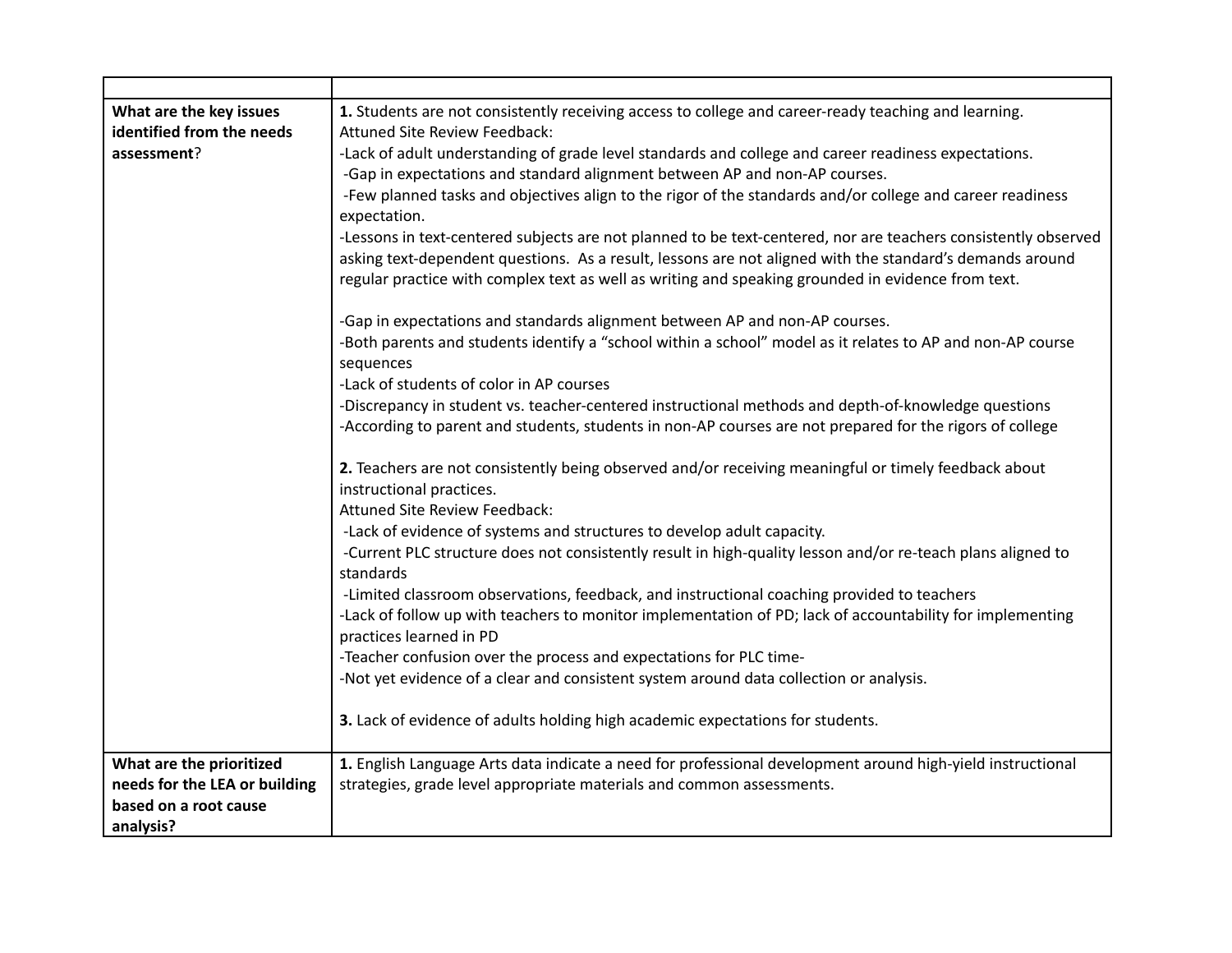| 2. Mathematics data indicate a need for professional development around high-yield instructional strategies,<br>grade level appropriate materials and common assessments.<br>3. Data indicate a need for close monitoring and instructional/counseling support for ninth grade students to<br>be on track for graduation. |
|---------------------------------------------------------------------------------------------------------------------------------------------------------------------------------------------------------------------------------------------------------------------------------------------------------------------------|
| 4. Data indicate a need for teachers to be consistently observed and given timely, repeated and constructive<br>feedback to improve instruction in the classroom.                                                                                                                                                         |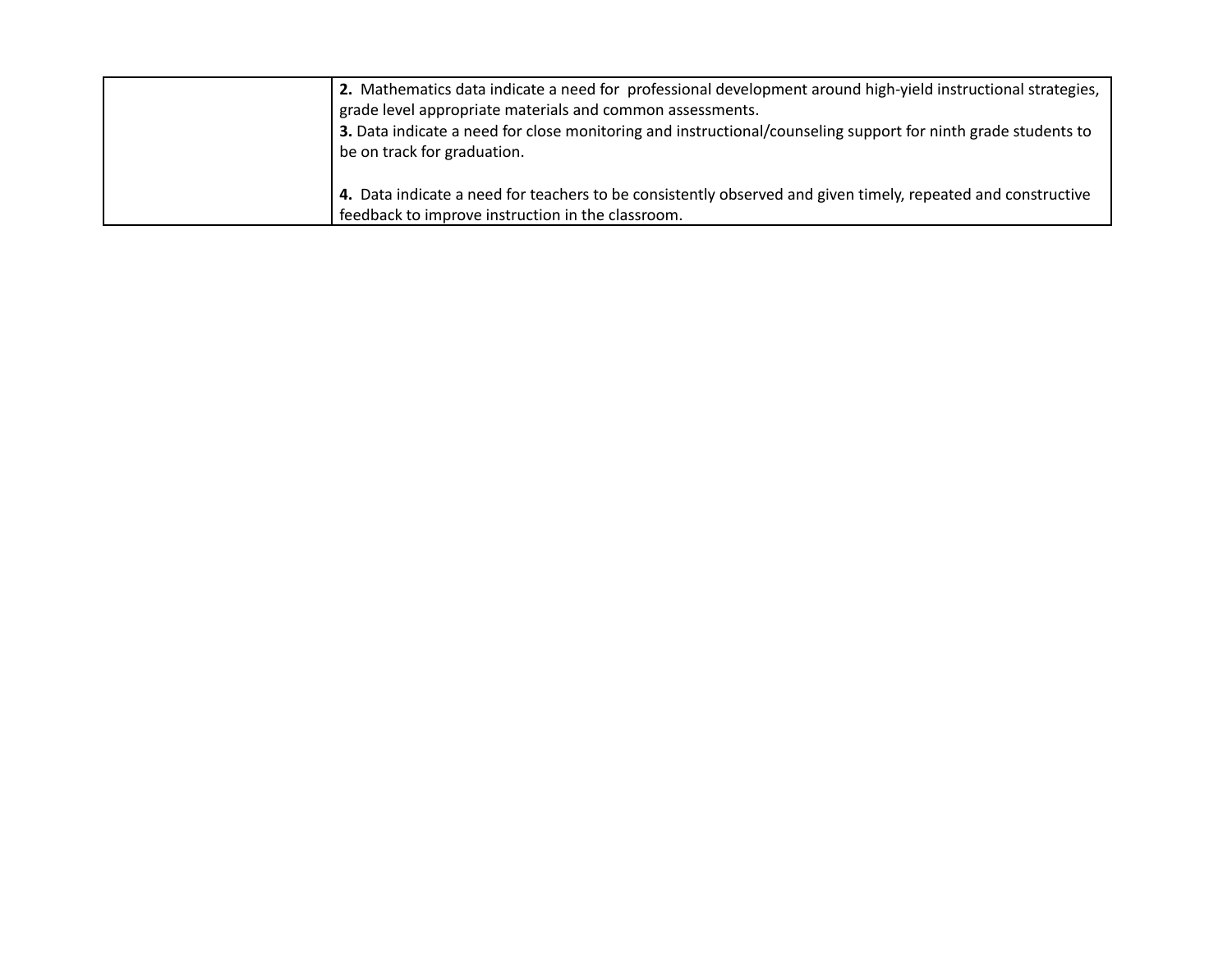| The Goals and the Plan<br>(Choose no more than 3 goals to focus on with your improvement plan)                                                                                          |                                                                                                                                                                                                   |  |  |  |  |  |
|-----------------------------------------------------------------------------------------------------------------------------------------------------------------------------------------|---------------------------------------------------------------------------------------------------------------------------------------------------------------------------------------------------|--|--|--|--|--|
|                                                                                                                                                                                         | Goal #1 - Circle the appropriate Pillar of the Continuous Improvement System this goal falls under:                                                                                               |  |  |  |  |  |
| Leadership                                                                                                                                                                              | <b>Collaborative Climate and</b><br><b>Effective Teaching and</b><br><b>Data-Based Decision</b><br><b>Alignment of Standards</b><br><b>Culture</b><br>and Curriculum<br>Learning<br><b>Making</b> |  |  |  |  |  |
|                                                                                                                                                                                         | SMART (Specific, Measurable, Achievable, Relevant and Timely) Goal #1                                                                                                                             |  |  |  |  |  |
| <b>SDUC Strategic Goal:</b>                                                                                                                                                             | Creating rigorous, relevant and modern learning experiences                                                                                                                                       |  |  |  |  |  |
| <b>Leadership SMART Goal:</b><br>During the 2021-22 school year, UCHS will increase staff access to growth opportunities through job-embedded and external professional<br>development. |                                                                                                                                                                                                   |  |  |  |  |  |
|                                                                                                                                                                                         | Rationale (name of the existing conditions/data points to support the selection of the objective/goal)                                                                                            |  |  |  |  |  |
|                                                                                                                                                                                         | There was little to no evidence of teacher collaboration prior to the 2019-2020 school year.                                                                                                      |  |  |  |  |  |
|                                                                                                                                                                                         | As it relates to teaching and instruction, data indicate low skill/will.                                                                                                                          |  |  |  |  |  |
|                                                                                                                                                                                         | Staff culture is diverse, thus resulting in resistance to new ideas, innovation and improved instructional practices.                                                                             |  |  |  |  |  |
|                                                                                                                                                                                         | There is evidence of staff apathy and a refusal to acknowledge deficiencies resulting in little value on professional growth.                                                                     |  |  |  |  |  |
| <b>Evidence-Based Strategies for Improvement</b>                                                                                                                                        |                                                                                                                                                                                                   |  |  |  |  |  |
|                                                                                                                                                                                         | Job-embedded professional growth opportunities through our existing PLC structure. (please see attachment SY 21-22 PLC/PD calendar)                                                               |  |  |  |  |  |
| Skill/Will mapping to tailor supports to the needs of teaching staff.                                                                                                                   |                                                                                                                                                                                                   |  |  |  |  |  |
| Professional development needs assessment survey at least two times per year.                                                                                                           |                                                                                                                                                                                                   |  |  |  |  |  |
| Collegial learning walks conducted at least once per month.                                                                                                                             |                                                                                                                                                                                                   |  |  |  |  |  |
| Weekly data-team meetings.                                                                                                                                                              |                                                                                                                                                                                                   |  |  |  |  |  |
|                                                                                                                                                                                         | Quarterly Galileo assessment benchmark data analysis.                                                                                                                                             |  |  |  |  |  |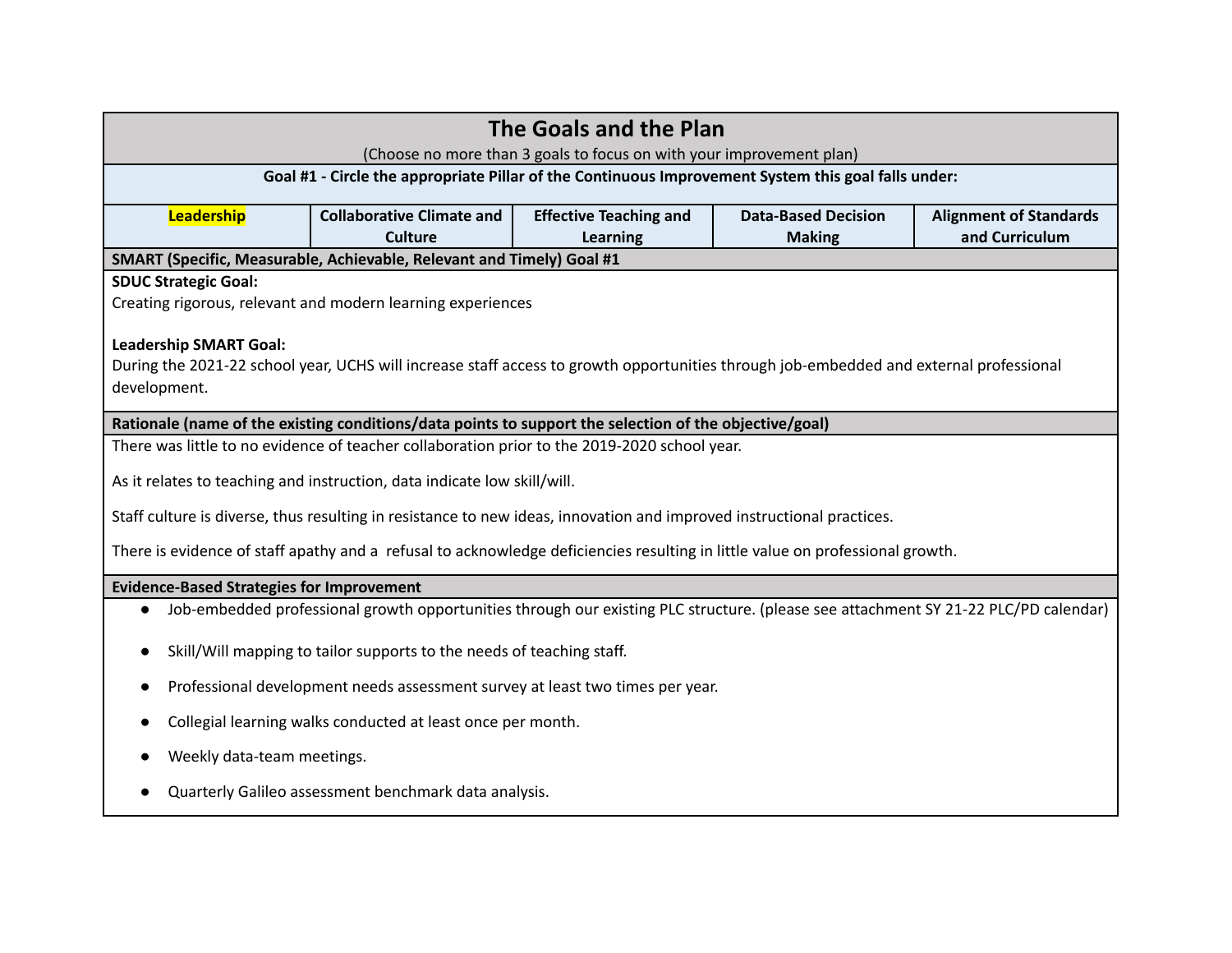- Transformational Learning Institute (TLI) team meetings and leadership work.
- Mathematics and ELA part-time instructional coaches.
- Implementation of the School District of University City (SDUC) teacher evaluation program.

**Funding Source(s):** Comprehensive School Budget (per Department of Elementary and Secondary Education), Title I, General Operating Budget (GOB)

| <b>Action Steps</b>                                                                                                             | <b>Start Date</b>     | <b>Person Responsible</b>                             | <b>Resources</b>                               | <b>Completed/Date</b>       |
|---------------------------------------------------------------------------------------------------------------------------------|-----------------------|-------------------------------------------------------|------------------------------------------------|-----------------------------|
| 30 Days<br>1. Adoption and use of a<br>Unit Plan Protocol that<br>will be submitted to<br>instructional coaches for<br>feedback | <b>July 2021</b>      | <b>UCHS Administrative</b><br>Team                    | Kick Up                                        | September 2021<br>$\bullet$ |
| 2.Admin. team will<br>skill/will map staff in first<br>30 days of school.                                                       | August 2021           | <b>SDUC Curriculum and</b><br><b>Instruction Team</b> | Mastery Calendar                               |                             |
| 3. Weekly data team<br>meetings and use of<br>mastery tracker in subject<br>groups for progress<br>monitoring.                  | August/September 2021 | <b>UCHS Teaching Staff</b>                            | Feedback and coaching<br>protocol (Jim Knight) |                             |
| 4. Monthly TLI meetings.                                                                                                        | August/September 2021 | <b>UCHS Admin Team</b>                                |                                                |                             |
| 60 Days<br>1.Jim Knight Instructional<br><b>Coaching Training</b>                                                               | October 2021          | <b>UCHS Administrative</b><br>Team, ELA and Math      | Feedback and coaching<br>protocol (Jim Knight) | October 2021<br>$\bullet$   |
| Institute(Lawrence, KS)                                                                                                         |                       | Coaches, & Other Teacher<br>Leaders                   |                                                |                             |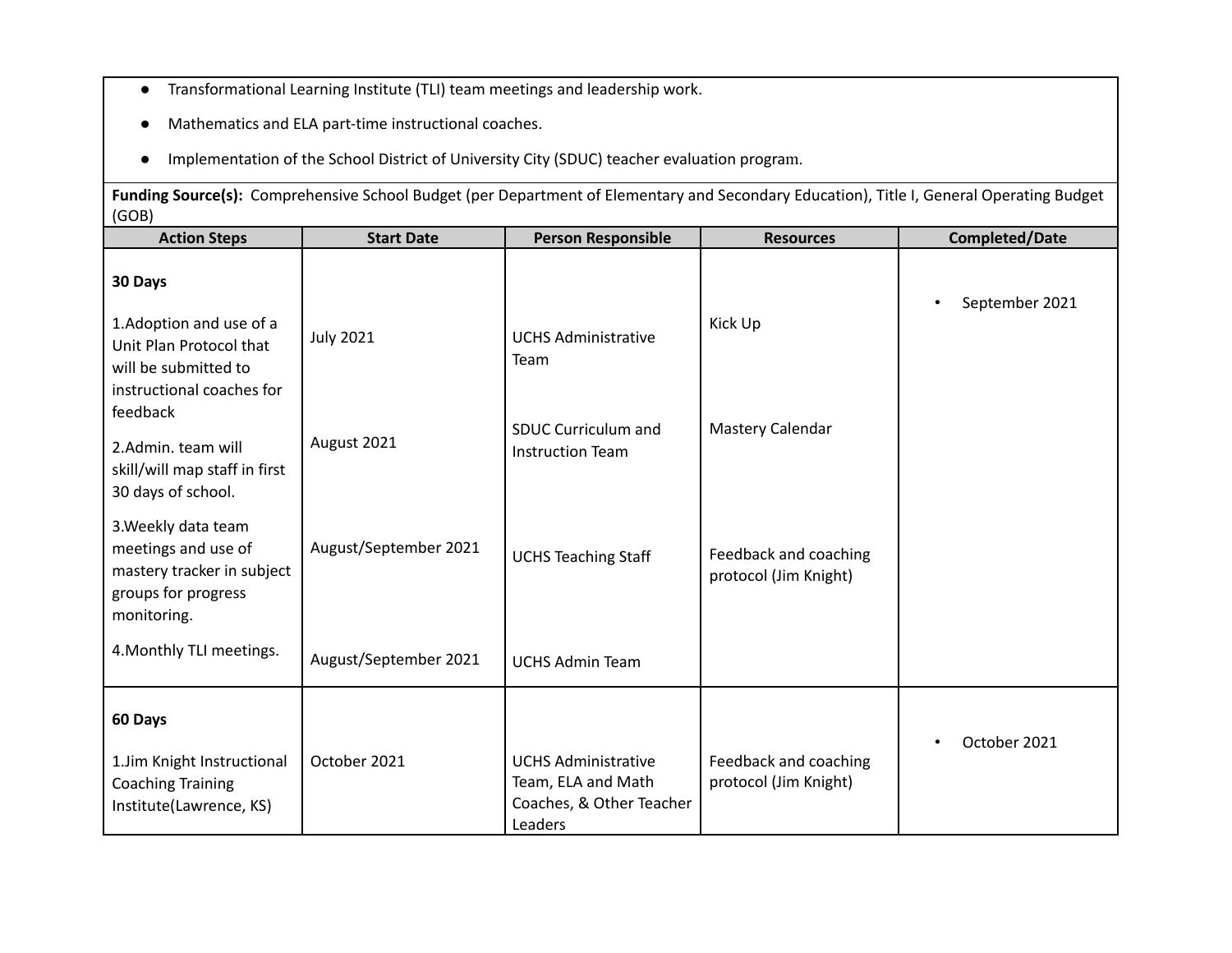| 2.Teachers Will/Skill will<br>map their students within<br>first 60 days of school.                                    | August-October 2021     | <b>SDUC Curriculum and</b><br><b>Instruction Team</b><br><b>UCHS Teaching Staff</b> | Kick Up                                         |                                       |
|------------------------------------------------------------------------------------------------------------------------|-------------------------|-------------------------------------------------------------------------------------|-------------------------------------------------|---------------------------------------|
| 3.All teachers will have<br>received at least one 1:1<br>session of feedback and<br>coaching from an admin<br>or coach | August - October 2021   | UCHS Admin Team, ELA<br>and Math Coaches                                            | Video Feedback<br>(Software)                    |                                       |
| 4.Use of common<br>formative/summative<br>assessments by subject<br>group                                              | August - October 2021   | <b>UCHS Teaching Staff</b>                                                          |                                                 |                                       |
| 90 Days                                                                                                                |                         |                                                                                     |                                                 | December 2021                         |
| 1.Data team<br>presentations                                                                                           | December 2021           | <b>UCHS Admin Team</b>                                                              | Feedback and coaching<br>protocol (Jim Knight)  |                                       |
| 2. Common Summative<br>Assessments by subject<br>group                                                                 | December 2021           | <b>SDUC Curriculum and</b><br><b>Instruction Team</b><br><b>UCHS Teaching Staff</b> |                                                 |                                       |
| 3. Students will complete<br>at least one Learning<br>Walk                                                             | October-November 2021   | <b>UCHS Teaching Staff</b><br><b>UCHS Students</b>                                  |                                                 |                                       |
| <b>Long Range</b>                                                                                                      |                         |                                                                                     |                                                 |                                       |
| 1.Each teacher will<br>receive feedback via<br>monthly Learning Walks                                                  | January 2021 - May 2021 | <b>UCHS Admin Team</b>                                                              | Kick Up<br><b>SIS</b><br>Galileo<br>Schoolzilla | January 2022-May<br>$\bullet$<br>2022 |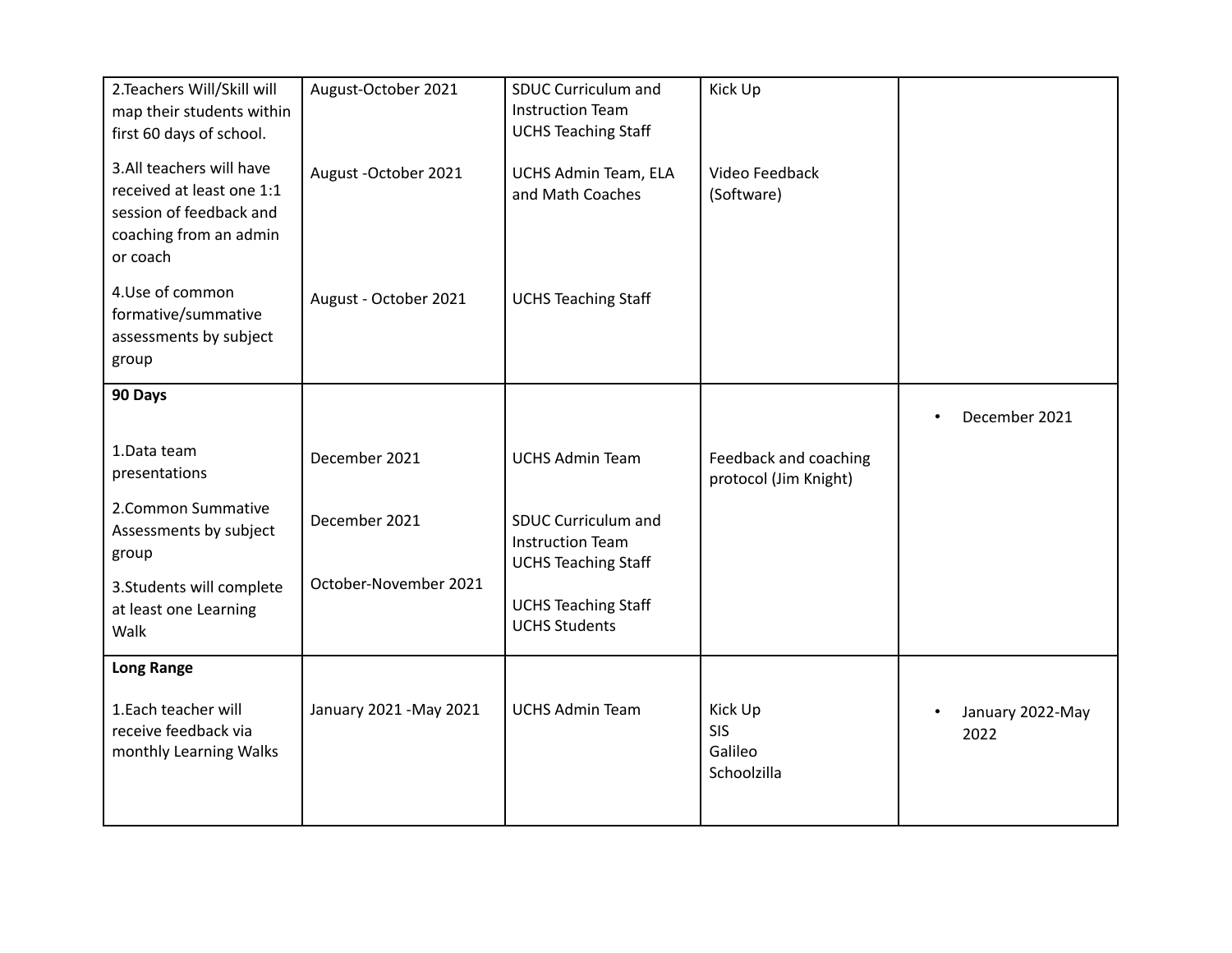| 2.5% of all students will<br>complete at least one<br>Learning Walk per year                    | SDUC Curriculum and<br>Instruction Team |  |
|-------------------------------------------------------------------------------------------------|-----------------------------------------|--|
| 3. The students outcomes<br>identified above will be<br>maintained throughout a<br>school year. | <b>UCHS Admin Team</b>                  |  |

| Goal #2 - Circle the appropriate Pillar of the Continuous Improvement System this goal falls under:                                                                                                                                                                                                                                                                                     |                                                                        |                               |                            |                               |  |  |
|-----------------------------------------------------------------------------------------------------------------------------------------------------------------------------------------------------------------------------------------------------------------------------------------------------------------------------------------------------------------------------------------|------------------------------------------------------------------------|-------------------------------|----------------------------|-------------------------------|--|--|
| Leadership                                                                                                                                                                                                                                                                                                                                                                              | <b>Collaborative Climate and</b>                                       | <b>Effective Teaching and</b> | <b>Data-Based Decision</b> | <b>Alignment of Standards</b> |  |  |
| <b>Culture</b><br>and Curriculum<br><b>Learning</b><br><b>Making</b><br>SMART (Specific, Measurable, Achievable, Relevant and Timely) Goal #2                                                                                                                                                                                                                                           |                                                                        |                               |                            |                               |  |  |
| <b>SDUC Strategic Goal:</b>                                                                                                                                                                                                                                                                                                                                                             |                                                                        |                               |                            |                               |  |  |
|                                                                                                                                                                                                                                                                                                                                                                                         | Rigorous, relevant, modern learning experiences and Well-being and joy |                               |                            |                               |  |  |
| <b>Collaborative Climate and Culture SMART Goal:</b><br>During the 2019-20 school year, UCHS will foster a culture of collaboration by implementing weekly 90-minute Professional Learning<br>Community meetings and monthly 75-minute Data Teams during which teachers will collaborate, discuss best practices, and use literacy<br>assessment data to drive instructional decisions. |                                                                        |                               |                            |                               |  |  |
| Rationale (name of the existing conditions/data points to support the selection of the objective/goal)                                                                                                                                                                                                                                                                                  |                                                                        |                               |                            |                               |  |  |
| The 2018-19 school year presented teachers with the opportunity to meet as PLC teams. However, PLCs were limited to 70 minutes per week                                                                                                                                                                                                                                                 |                                                                        |                               |                            |                               |  |  |
| of collaborative time. This time was often interrupted due to field trips, district PD and special events.                                                                                                                                                                                                                                                                              |                                                                        |                               |                            |                               |  |  |
| 25% of the class of 2019 is graduating from the Lieberman Learning Center due to credit deficiency. This demonstrates a need for teacher<br>collaboration to identify tiered supports for struggling students.                                                                                                                                                                          |                                                                        |                               |                            |                               |  |  |
|                                                                                                                                                                                                                                                                                                                                                                                         | Panorama Data (Fall 2018 for Grit, Growth Mindset, and Self-Efficacy)  |                               |                            |                               |  |  |
| Class of 2023                                                                                                                                                                                                                                                                                                                                                                           |                                                                        |                               |                            |                               |  |  |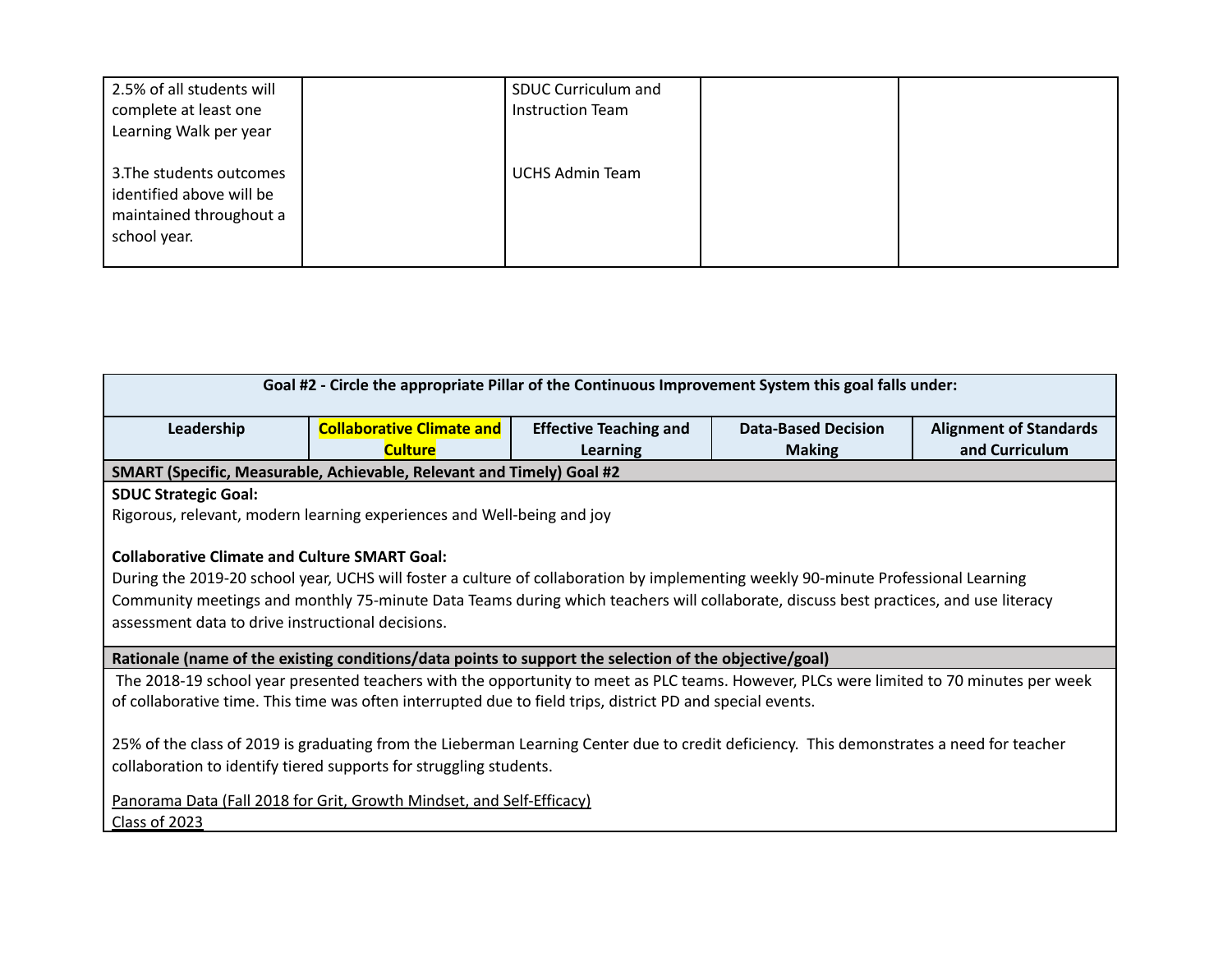59% of rising 9th graders feel they are able to persevere through setbacks to achieve important long-term goals. (40th percentile nationally) 52% of rising 9th graders feel they can succeed in achieving academic outcomes. (80th percentile nationally)

59% of rising 9th graders feel they have potential to change those factors that are central to their performance in school. (80th percentile nationally)

## Class of 2022

52% of current 9th graders feel they are able to persevere through setbacks to achieve important long-term goals. (30th percentile nationally) 45% of current 9th graders feel they can succeed in achieving academic outcomes. (50th percentile nationally)

55% of current 9th graders feel they have potential to change those factors that are central to their performance in school. (60th percentile nationally)

### **Evidence-Based Strategies for Improvement**

The school schedule is being redesigned to allow students more instructional time and to allow teachers more time to collaborate in PLCs. During the 2021-22 school year, teachers will have an additional 20 minutes per week in PLCs. Teachers will also have an additional 75 minutes per month to analyze student data during Data Team meetings as an after-school contracted commitment. This equates to over 2.5 hours of additional collaborative time per month for teachers.

Collaborate with academic and social emotional learning based community service providers such as UMSL Bridge, and College Bound to provide wrap-around services that support students with academic performance and social skills.

Counselors and administrators will establish a 9th grade transition team and 10th grade transition team, which will use data to implement transition supports for rising 9th graders and 10th graders and communicate pertinent 9th/10th grade data to the 9th/10th grade data team.

Leverage WorkKeys assessment to ensure students who are below traditional college readiness benchmarks are aware and have access to realistic and relevant post secondary opportunities. (KeyTrain software to prepare students for the WorkKeys Test)

UCHS instructors will use Cultural and Linguistic Responsiveness (CLR) practices in the classroom. Mandatory district relationship professional development will support this expectation.

UCHS instructors will use the tenets of Cultural Proficiency to create equity-based systems and structures.

UCHS instructors will contact parents within one week when a student has a D or F in their gradebook. Both email and phone communication will be used to contact parents.

**Funding Source(s):** Comprehensive School Budget (per Department of Elementary and Secondary Education), Title I, General Operating Budget (GOB)

| <b>Action Steps</b> | <b>Start Date</b> | <b>Person Responsible</b> | <b>Resources</b> | <b>Completed/Date</b> |
|---------------------|-------------------|---------------------------|------------------|-----------------------|
| 30 Days             |                   |                           |                  |                       |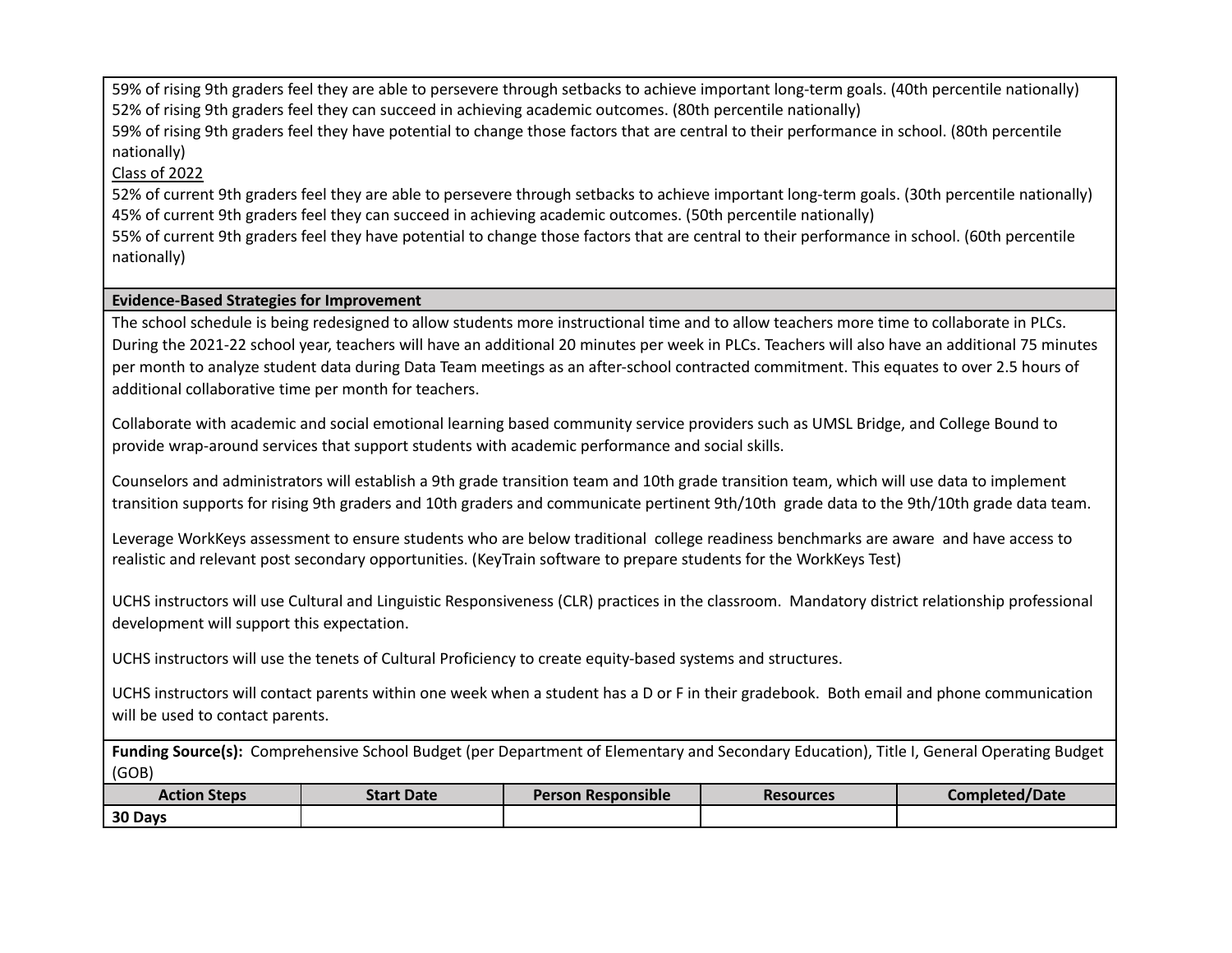| 1. Convene vertical<br>transition team                                                                                                     | Summer 2021             | <b>BWMS and HS Counselors</b>                           | Data trends for class of<br>'23                                      | <b>July 2021</b>                       |
|--------------------------------------------------------------------------------------------------------------------------------------------|-------------------------|---------------------------------------------------------|----------------------------------------------------------------------|----------------------------------------|
| 2. Draft plan for<br>implementation of<br>KeyTrain for students<br>targeted for WorkKeys<br>assessment                                     | <b>July 2021</b>        | Director of CCR, UCHS<br>Admin Team, UCHS<br>Counselors | KeyTrain (ACT WorkKeys<br>Curriculum platform)                       | August 2021                            |
| 3. Initial collaboration<br>with service providers to<br>ensure student success                                                            | <b>June 2021</b>        | <b>Wrap Around Services</b><br>Director                 |                                                                      | August 2021                            |
|                                                                                                                                            |                         |                                                         |                                                                      |                                        |
| 90 Days                                                                                                                                    |                         |                                                         |                                                                      |                                        |
| 1.9th Grade Data Team<br>will meet monthly and<br>respond to metrics                                                                       | September 2021, monthly | Dean of Students and<br>Data Team                       | Metric<br>updates-Schoolzilla,<br>SISk12                             | Monthly to end of school<br>year, 2022 |
| 2. Teachers will receive<br>regular feedback around<br><b>CLR Practices</b>                                                                | September 2021, ongoing | <b>UCHS Admin Team, UCHS</b><br><b>Teachers</b>         | TalentEd, Kick Up, SDUC<br>Curriculum and<br><b>Instruction Team</b> | Weekly to end of school<br>year, 2022  |
| 3. Counselors will create a<br>schedule to meet with<br>students to review<br>transcript/grades after<br>first term grades are<br>uploaded | September 2021, ongoing | <b>UCHS Counseling Team</b>                             |                                                                      | October 31st, 2021                     |
| 4.Instructors will contact<br>parents when students<br>have a D or an F in their                                                           | September 2021, ongoing | <b>UCHS Teachers</b>                                    |                                                                      | October 2021, ongoing                  |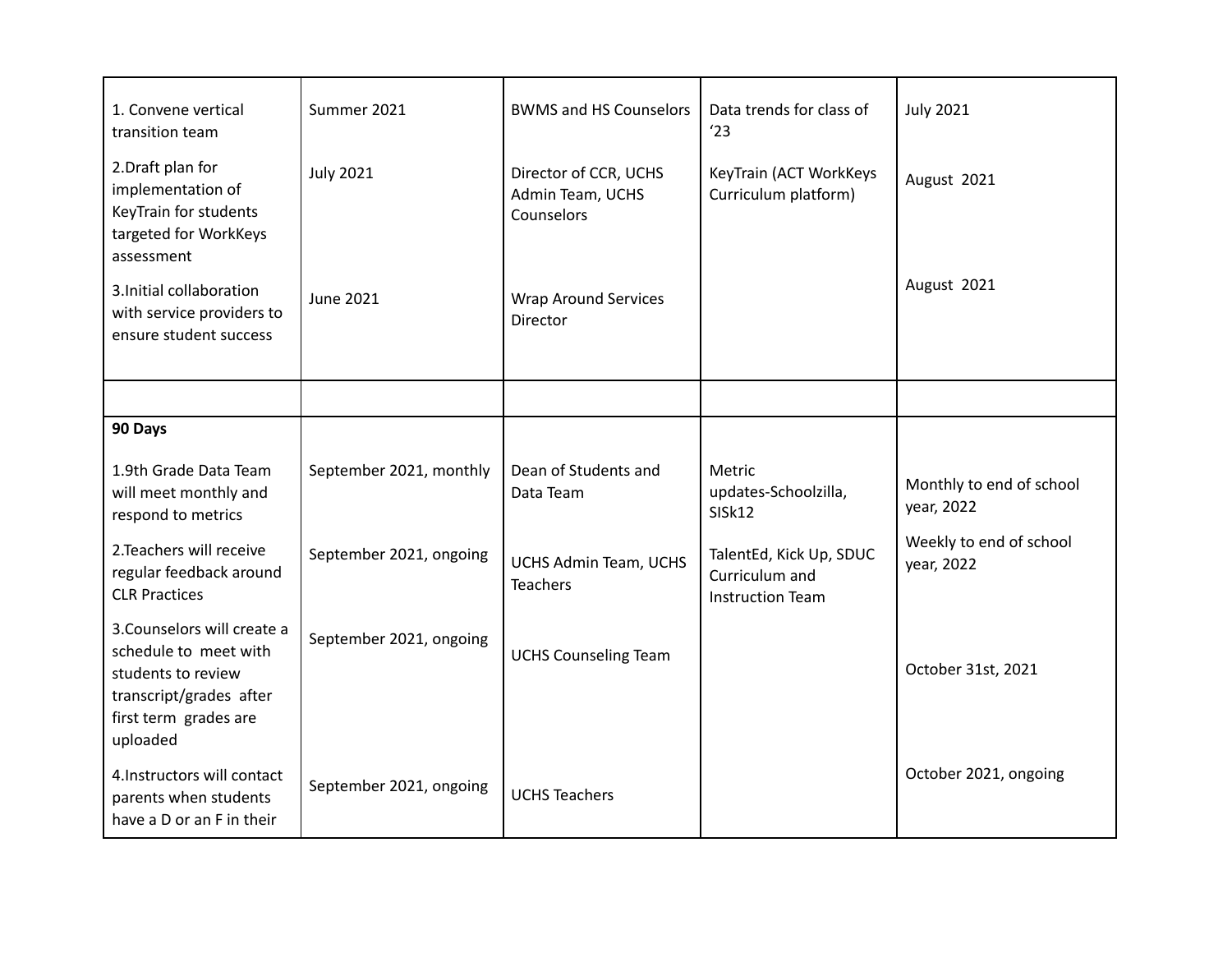| course<br>5. Evaluate<br>implementation of<br>KeyTrain study materials<br>and adjust list of targeted<br>students as needed. | October 2021  | Director of CCR, UCHS<br>Admin Team, UCHS<br>Counselors                                                 |                         | November 2021 |
|------------------------------------------------------------------------------------------------------------------------------|---------------|---------------------------------------------------------------------------------------------------------|-------------------------|---------------|
| <b>Long Range</b><br>1. Research benefit of<br>AVID partnership and<br>year of planning                                      | January 2022  | Director of College and<br>Career readiness, UCHS<br>Counseling Team and<br><b>UCHS Leadership Team</b> | AVID contact, resources | March 2022    |
| 2. Counselors will meet<br>with students for a<br>second transcript audit<br>during course selection<br>time                 | February 2022 | <b>UCHS Counseling Team</b>                                                                             |                         | March 2022    |

| Goal #3 - Circle the appropriate Pillar of the Continuous Improvement System this goal falls under:                                             |                                  |                               |                            |                               |  |
|-------------------------------------------------------------------------------------------------------------------------------------------------|----------------------------------|-------------------------------|----------------------------|-------------------------------|--|
| Leadership                                                                                                                                      | <b>Collaborative Climate and</b> | <b>Effective Teaching and</b> | <b>Data-Based Decision</b> | <b>Alignment of Standards</b> |  |
|                                                                                                                                                 | <b>Culture</b>                   | <b>Learning</b>               | <b>Making</b>              | and Curriculum                |  |
| SMART (Specific, Measurable, Achievable, Relevant and Timely) Goal #3                                                                           |                                  |                               |                            |                               |  |
| <b>SDUC Strategic Goal:</b>                                                                                                                     |                                  |                               |                            |                               |  |
| Creating Rigorous, Relevant and Modern Learning Experiences                                                                                     |                                  |                               |                            |                               |  |
|                                                                                                                                                 |                                  |                               |                            |                               |  |
| <b>Effective Teaching and Learning SMART Goal:</b>                                                                                              |                                  |                               |                            |                               |  |
| UCHS will focus on building literacy skills to increase student achievement on the Algebra I and English II End of Course exams (EOCs) and will |                                  |                               |                            |                               |  |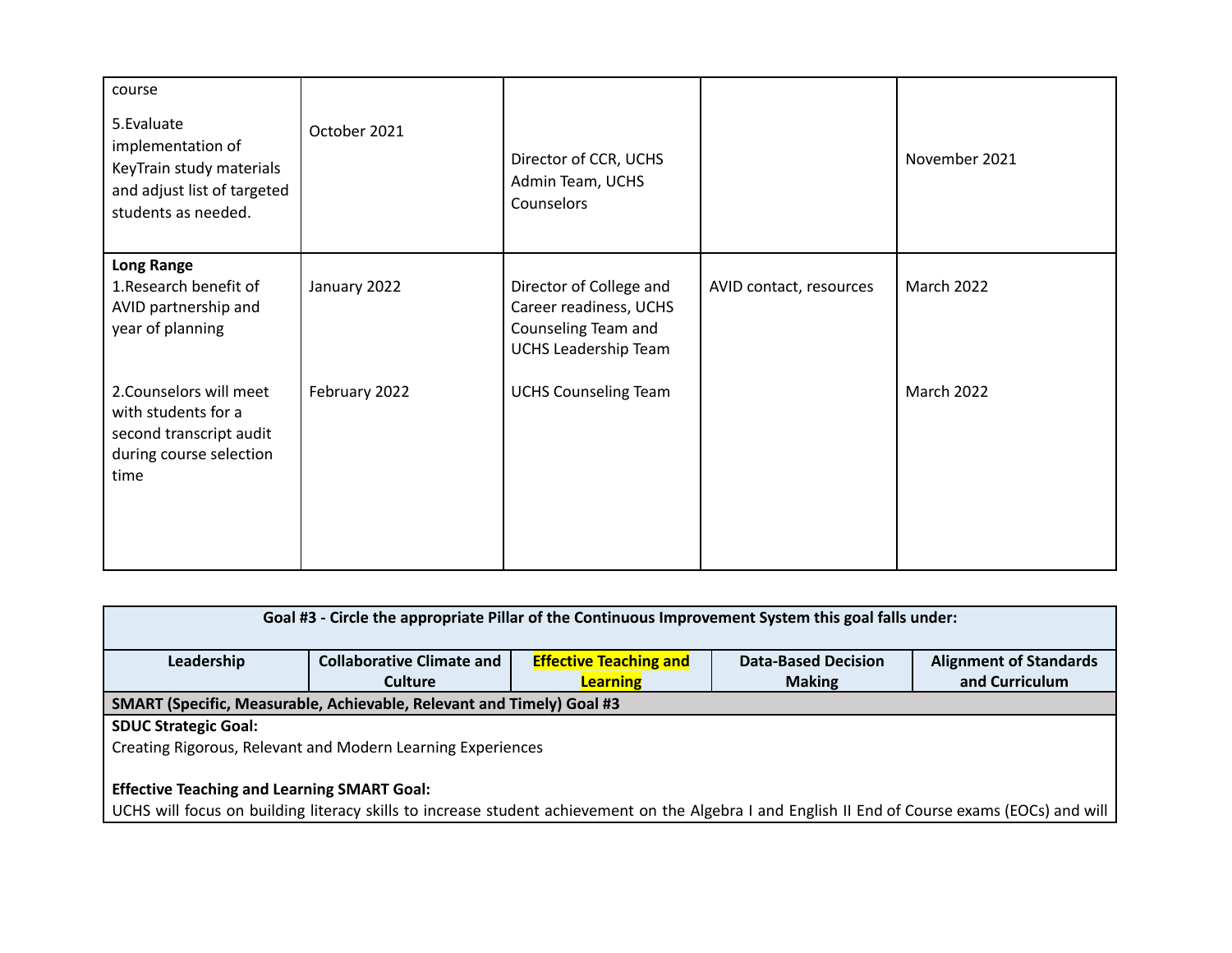decrease the number of students in the bottom two performance categories (Below Basic and Basic) by 50% over the next two school years. To ensure success, we will monitor students' achievement, effort and growth using the following indicators: Mastery Connect, Galileo, RI, ALEKS, Panorama, and common formative and summative curriculum assessments.

#### **Rationale (name of the existing conditions/data points to support the selection of the objective/goal)**

The 2017-2018 Algebra I End of Course (EOC) exam revealed that 122 students (60%) scored in the below basic category.

The 2017-2018 Literature and Composition II End of Course (EOC) exam revealed that 68 students (33%) scored in the below basic category.

During the 2018-2019 school year, 86 students were assigned to 2nd semester repeater courses in math (Algebra I, Algebra II, and Geometry) as a result of earning a failing grade in semester 1.

During the 2018-2019 school year, one-hundred six (106) 9th and 10th grade students were assigned to Academic Literacy (remediation) as a result of Fountas and Pinnell reading assessment results. Additionally, students who failed the first semester of Literature and Composition I or II were placed in 2nd semester repeater courses or given credit recovery interventions during seminar.

UCHS average ACT score 2017-2018 school year was 16.7, 22.9% of students taking the ACT earned 21 or better.

Current AP Enrollment is 128 Students (19.9% total school)

- 5 Asian (3.9% of AP)
- 68 African American (53.1% of AP)
- 6 Hispanic (4.7% of AP)
- 2 American Indian (1.6 % of AP)
- 44 White (34.3% of AP)

#### **Evidence-Based Strategies for Improvement**

- Add Instructional Coaches for core content area support
	- to assist in strengthening PLC work and teachers' unit and lesson planning;
	- $\circ$  to increase accountability through increased classroom monitoring with the provision of timely, regular and relevant feedback;
	- $\circ$  to assist in providing professional development efforts surrounding Assessment for Learning and Alfred Tatum's literacy work
- Utilize the Swivl, a robotic mount for an Ipad, camera, or smartphone that is designed to track and record videos of teachers during instruction to identify areas of strength and growth in order to promote self-reflection and goal setting to further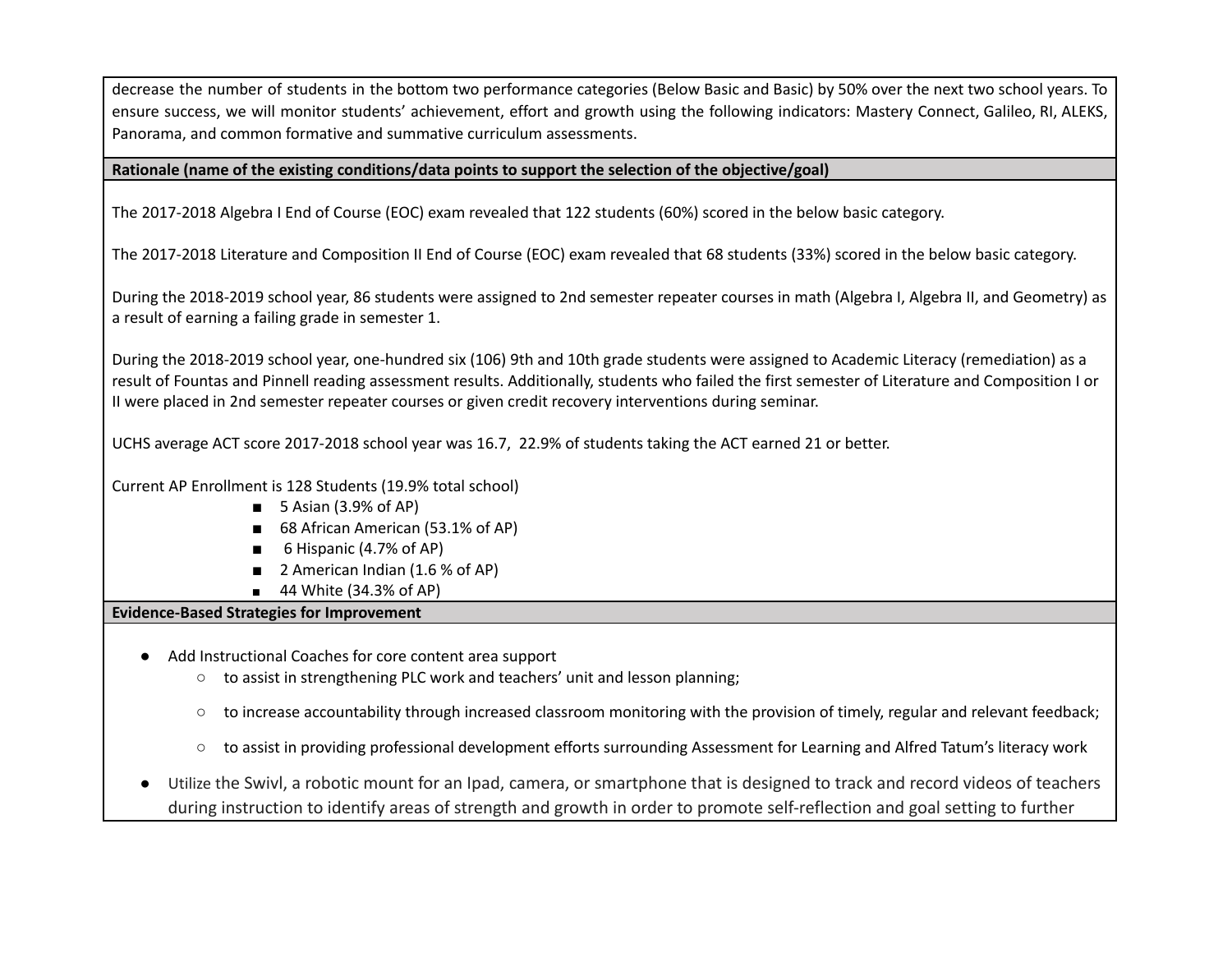teacher growth and development.

- Implemented Math (ALEKS) and ELA (writing prompt and RI score) intervention screeners for incoming 9th graders to better identify students in need of remediation in order to restructure support systems for students requiring remedial math and reading services (e.g. new math lab and Comprehensive Literacy course). Students in need of remediation will have math and English classes each day.
	- All students scoring below grade level on math assessments will be placed in an Algebra I Lab
	- Implementation of Language Live program to support struggling readers (Framework for Comprehensive Literacy course)
		- Utilize iPads for the Language Live program
- Implementation of Algebra I math lab to serve as an embedded support for students.
	- Utilize chromebook cart for ALEKS program
- Implementation of HMH Reading Inventory (formerly SRI) as a tool to measure reading levels for students in grades 8-11. Students identified as reading below the 7th grade level (lexile score ranging from 850-899) will undergo further testing to identify specific areas of concern. The second round of testing will utilize the Fountas and Pinnell Benchmark Assessment System and will be administered by reading specialists or trained staff.
- Utilize existing district assessments/progress monitoring tools (eg. Galileo and ALEKS) for ongoing assessment collection)
- Implement new literacy assessment/progress monitoring tools (eg. RI)
- School-wide Literacy focus will encourage teachers to implement instructional strategies and practices that require students to read, write, and reason through exercising speaking and listening skills across content areas, and in all classes throughout UCHS. UCHS will shift the building culture to better support literacy needs by embedding instructional practices that encourage kids to read, write, speak and listen, and reason in every class, on a daily basis. The building literacy work will be anchored by a two year collaboration with Dr. Alfred Tatum.
- Collaboration with Attuned Partners to provide professional development around utilizing resources and standards effectively, aligning instructional practices to standards as well as utilizing assessment to drive instruction.
- Plan to implement the Assessment Literacy framework and train all staff to use practices to improve understanding of the fundamental role of assessment, as well as concepts and procedures.
- Plan to implement discourse as a focus for teaching and learning in math classes through the use of Mathematics Problem of Practice: Discourse professional development. Effective teaching of mathematics facilitates discourse among students to build shared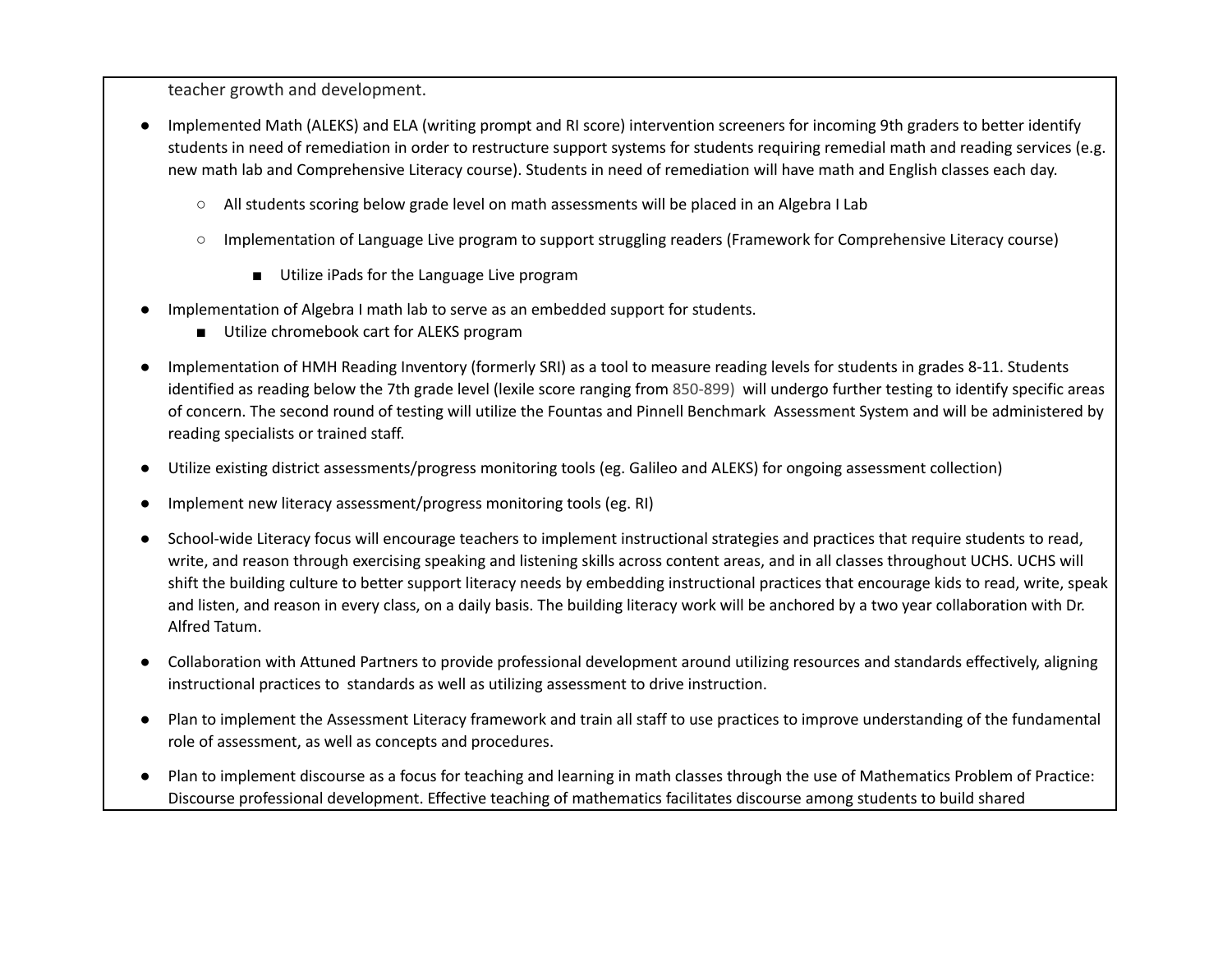understanding of mathematical ideas by analyzing and comparing student approaches and arguments

- Use Panorama results to identify behavior traits to develop intervention plans and for goal setting in Math Lab and Comprehensive LIteracy.
- Develop ACT Prep Plan to train teachers to create a system to better prepare students for the assessment

**Funding Source(s):** Comprehensive School Budget (per Department of Elementary and Secondary Education), Title I, General Operating Budget (GOB)

| <b>Action Steps</b> | <b>Start Date</b> | <b>Person Responsible</b> | <b>Resources</b> | Completed/Date |
|---------------------|-------------------|---------------------------|------------------|----------------|
|                     |                   |                           |                  |                |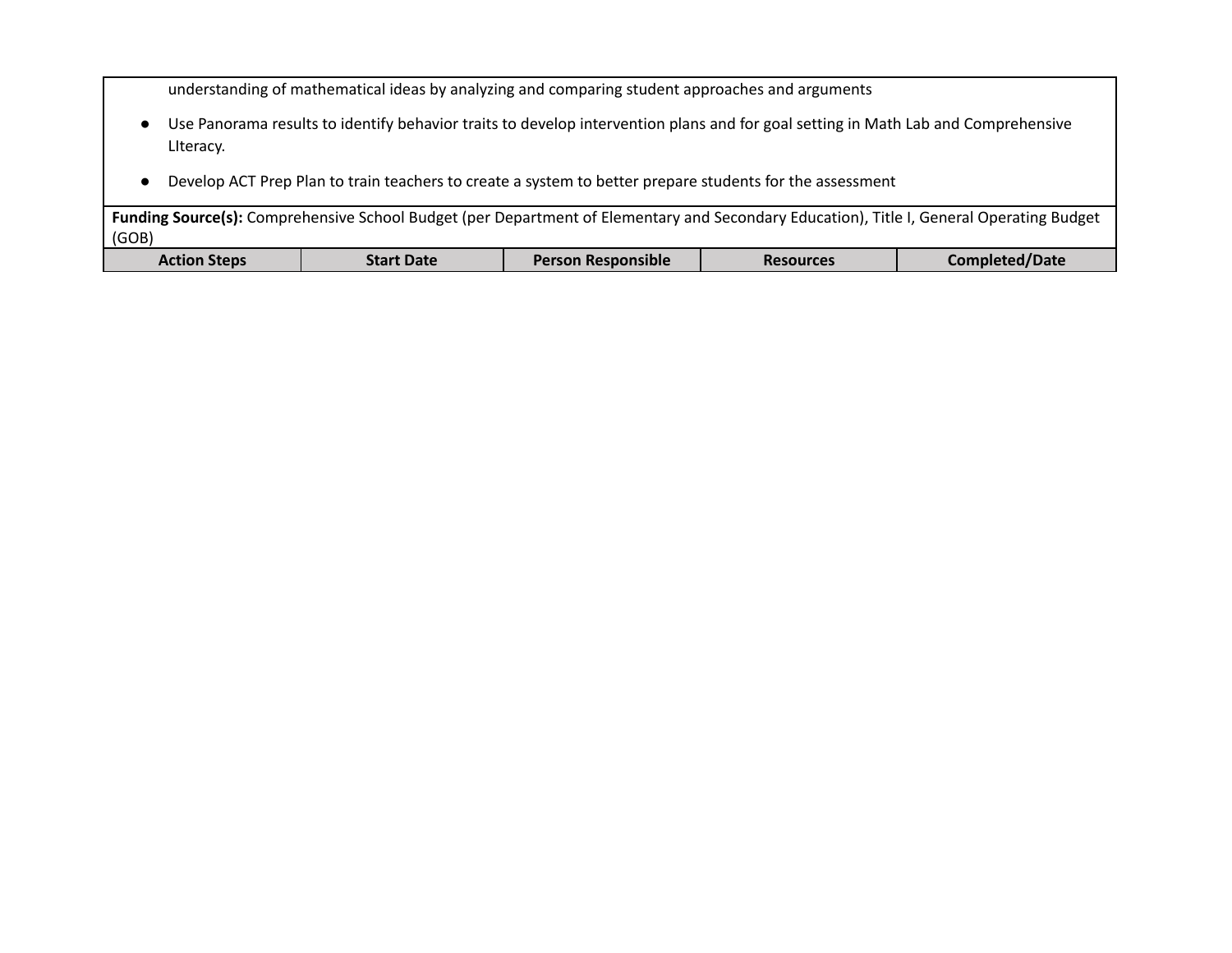| 30 Days                                                                                                                                         |                  |                                                                        |                                                                                                                                                   |                          |
|-------------------------------------------------------------------------------------------------------------------------------------------------|------------------|------------------------------------------------------------------------|---------------------------------------------------------------------------------------------------------------------------------------------------|--------------------------|
| 1. Administer<br>assessments to collect<br>baseline data (Galileo, RI,<br>ALEKS pre-test)                                                       | August 2021      | <b>UCHS Teaching Staff,</b><br><b>UCHS Admin Team</b>                  | <b>HMH Reading</b><br>Intervention, Galileo<br><b>ALEKS</b>                                                                                       | August/September<br>2022 |
| 2. Analyze data in PLCs to<br>develop intervention<br>plans.                                                                                    | August 2021      | <b>UCHS Admin Team</b>                                                 |                                                                                                                                                   |                          |
| 3. Partner with<br>counseling team to create<br>intervention plans to<br>ensure a plan for<br>academic supports                                 | August 2021      | <b>UCHS Counselors</b>                                                 |                                                                                                                                                   |                          |
| 4. Professional<br>development on ELA<br>programs and practices<br>(Assessment Literacy,<br>Language Live, ELA<br>Curriculum, Literacy<br>Work) | <b>June 2021</b> | <b>Attuned Partners</b><br>Dr. Alfred Tatum                            | <b>HMH Reading</b><br>Intervention, Language<br>Live, Alfred Tatum,<br><b>Attuned Partners, SDUC</b><br>Curriculum and<br><b>Instruction Team</b> |                          |
| 5. Professional<br>development on<br>transformational<br>coaching - changing the<br>culture and climate to<br>improve teacher quality           | August 2021      | Jaime Welborn, Dolores<br>Lindsay,<br>UCHS Admin Team, UCHS<br>Coaches |                                                                                                                                                   |                          |
| 6. Instructional Mondays<br>will be designated for<br><b>Department Data Teams</b>                                                              |                  | SDUC Curriculum and<br><b>Instruction Team</b>                         |                                                                                                                                                   |                          |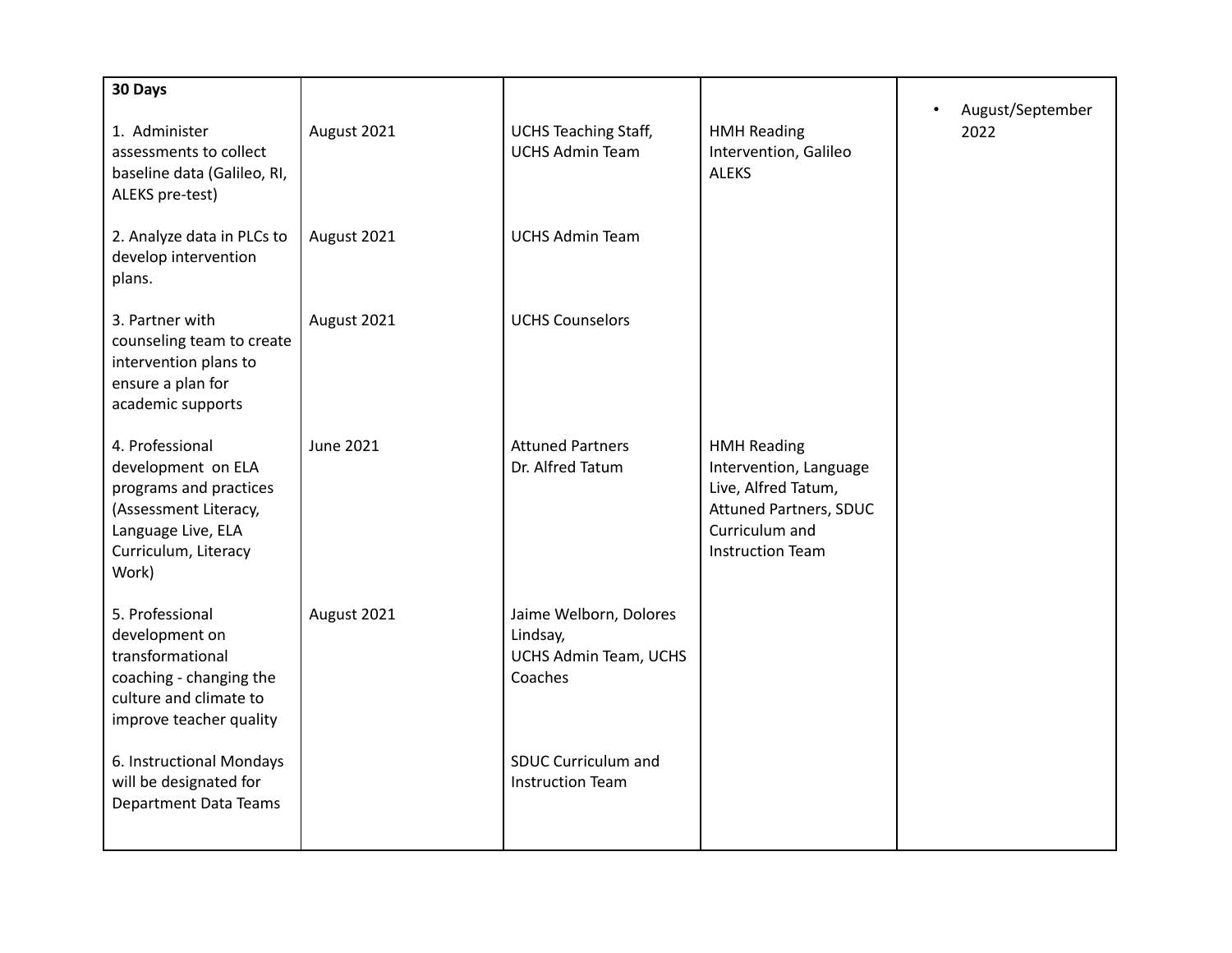| 60 Days                                                                                                                                                                  |               |                                                       |                                                                                                                                                   | October 2021<br>$\bullet$  |
|--------------------------------------------------------------------------------------------------------------------------------------------------------------------------|---------------|-------------------------------------------------------|---------------------------------------------------------------------------------------------------------------------------------------------------|----------------------------|
| 1. Continued training on<br>ELA programs and<br>practices (Assessment<br>Literacy, Language Live,<br>ELA Curriculum, Literacy<br>Work)                                   | October 2021  | <b>UCHS Teaching Staff,</b><br><b>UCHS Admin Team</b> | <b>HMH Reading</b><br>Intervention, Language<br>Live, Alfred Tatum,<br><b>Attuned Partners, SDUC</b><br>Curriculum and<br><b>Instruction Team</b> |                            |
| 2. Progress monitoring<br>through data review<br>(Galileo Benchmark #1,<br>Reading Inventory,<br>Language Live, common<br>formative and summative<br>assessments, ALEKS) | October 2021  | <b>UCHS Teaching Staff,</b><br><b>UCHS Admin Team</b> | Galileo, Reading<br>Inventory, ALEKS,<br>Panorama                                                                                                 |                            |
| 3. Apply Assessment<br>Literacy to implement<br>student goal-setting and<br>feedback                                                                                     | October 2021  | <b>UCHS Teaching Staff,</b><br><b>UCHS Admin Team</b> |                                                                                                                                                   |                            |
| 90 Days                                                                                                                                                                  |               |                                                       |                                                                                                                                                   | November 2021<br>$\bullet$ |
| 1. Continued training on<br>ELA programs and<br>practices (Assessment<br>Literacy, Language Live,<br>ELA Curriculum, Literacy<br>Work)                                   | November 2021 | <b>UCHS Teaching Staff,</b><br><b>UCHS Admin Team</b> | <b>HMH Reading</b><br>Intervention, Language<br>Live, Alfred Tatum,<br><b>Attuned Partners, SDUC</b><br>Curriculum and<br><b>Instruction Team</b> |                            |
| 2. Use Swivl for teachers<br>to record instruction,<br>reflect on practices, and                                                                                         | November 2021 | <b>UCHS Teaching Staff,</b><br><b>UCHS Admin Team</b> |                                                                                                                                                   |                            |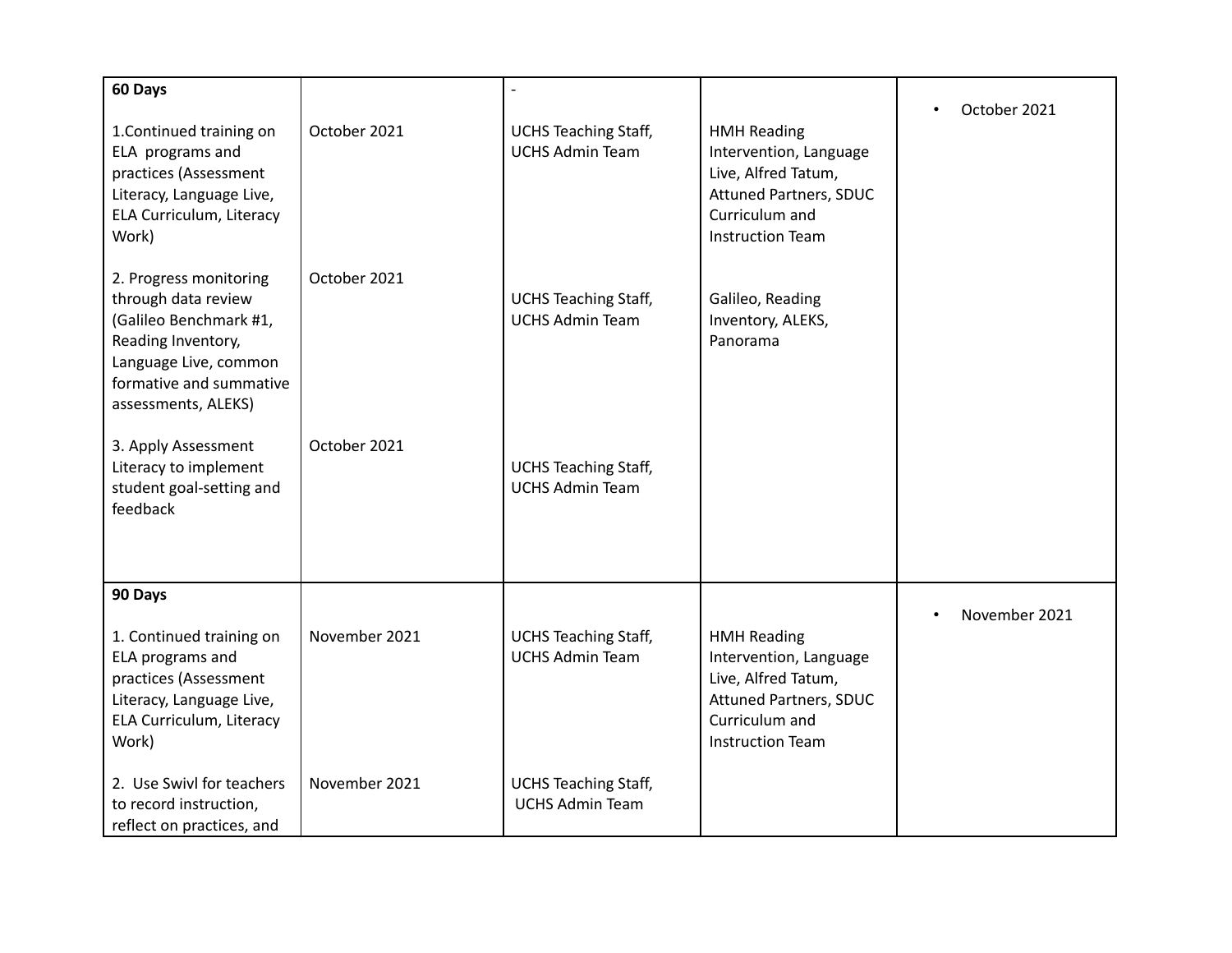| set goals for<br>improvement to inform<br>the development of<br><b>Professional Growth</b><br>Plans                                                                                                              |               |                                                       |                                                                                                                                                   |                                        |
|------------------------------------------------------------------------------------------------------------------------------------------------------------------------------------------------------------------|---------------|-------------------------------------------------------|---------------------------------------------------------------------------------------------------------------------------------------------------|----------------------------------------|
| <b>Long Range</b>                                                                                                                                                                                                |               |                                                       |                                                                                                                                                   |                                        |
| 1. Continued training on<br>ELA programs and<br>practices (Assessment<br>Literacy, Language Live,<br>ELA Curriculum, Literacy<br>Work)                                                                           | December 2021 | <b>UCHS Teaching Staff,</b><br><b>UCHS Admin Team</b> | <b>HMH Reading</b><br>Intervention, Language<br>Live, Alfred Tatum,<br><b>Attuned Partners, SDUC</b><br>Curriculum and<br><b>Instruction Team</b> | December 2021-May<br>$\bullet$<br>2022 |
| 2. Accountability check of<br>unit and lesson plans to<br>ensure alignment with<br>standards and the<br>implementation and<br>Creation of Rigorous,<br><b>Relevant and Modern</b><br><b>Learning Experiences</b> | December 2021 | <b>UCHS Teaching Staff,</b><br><b>UCHS Admin Team</b> |                                                                                                                                                   |                                        |
| 3. Use Swivl for teachers<br>to record instruction,<br>reflect on practices, and<br>set goals for<br>improvement to inform<br>the development of<br><b>Professional Growth</b><br>Plans                          | December 2021 | <b>UCHS Teaching Staff,</b><br><b>UCHS Admin Team</b> |                                                                                                                                                   |                                        |
| 4. Continued professional<br>development on<br>transformational<br>coaching - changing the                                                                                                                       | December 2021 | Elena Aguilar,<br>UCHS Admin Team, UCHS<br>Coaches    |                                                                                                                                                   |                                        |